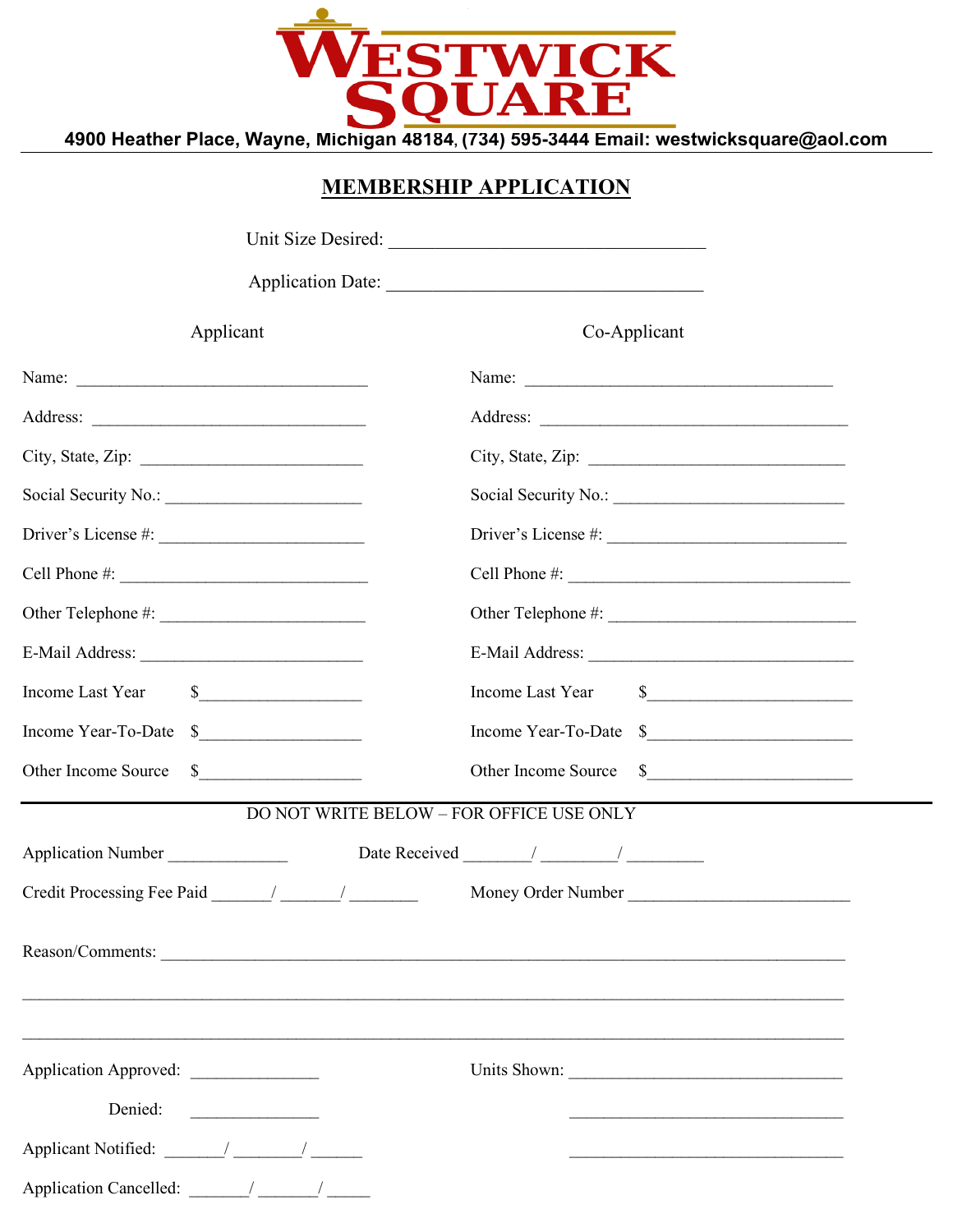| <b>MEMBERSHIP APPLICATION</b><br><b>PAGE TWO</b>                    | APPLICANT INFORMATION<br><b>APPLICANTS NAME:</b> |                                  |         |
|---------------------------------------------------------------------|--------------------------------------------------|----------------------------------|---------|
|                                                                     | D.O.B.:                                          | $S.S. \#:$                       |         |
| PLEASE CHECK ONE: Married Single Separated Divorced Engaged         |                                                  |                                  | Widow   |
| HAVE YOU EVER LIVED IN A COOPERATIVE? Yes No                        |                                                  |                                  |         |
|                                                                     |                                                  | If yes, give name $\&$ location: |         |
|                                                                     |                                                  |                                  |         |
| <b>TRADE REFERENCES-List all open and recently closed accounts.</b> |                                                  |                                  |         |
| Creditor Name & Address                                             | <b>Account Number</b>                            | <b>Balanced Owed</b>             | Payment |
|                                                                     |                                                  |                                  |         |

# **PLEASE GIVE A COMPLETE LANDLORD AND/OR MORTGAGE HISTORY**.

| <u>TERASE GIVE A COMITELIE LANDEOND AND/ON MONTGAGE HISTONI.</u> |              |         |           |         |  |  |
|------------------------------------------------------------------|--------------|---------|-----------|---------|--|--|
| Name/Address of Company                                          | Phone Number | Payment | Date From | Date To |  |  |
|                                                                  |              |         |           |         |  |  |
|                                                                  |              |         |           |         |  |  |
|                                                                  |              |         |           |         |  |  |

### **EMPLOYMENT HISTORY**-Please give a complete history.

| <b>Employers Name</b> | Address | Phone Number | <b>Employment Date</b> |
|-----------------------|---------|--------------|------------------------|
|                       |         |              |                        |
|                       |         |              |                        |
|                       |         |              |                        |
|                       |         |              |                        |

#### **BANKING INSTITUTIONS**:

| Bank/Credit Union Name | Address | Checking Account $#$ | Savings Account # |
|------------------------|---------|----------------------|-------------------|
|                        |         |                      |                   |
|                        |         |                      |                   |
|                        |         |                      |                   |
|                        |         |                      |                   |

#### **VEHICLE(S):**

| Make | Year | Financed By/Address | Title Holder | <b>Balanced Owed</b> | Payment |
|------|------|---------------------|--------------|----------------------|---------|
|      |      |                     |              |                      |         |
|      |      |                     |              |                      |         |
|      |      |                     |              |                      |         |
|      |      |                     |              |                      |         |

### **PERSONAL REFERENCES (Not Relatives):**

| Name/Address | Occupation | Years Known | Phone Number |
|--------------|------------|-------------|--------------|
|              |            |             |              |
|              |            |             |              |
|              |            |             |              |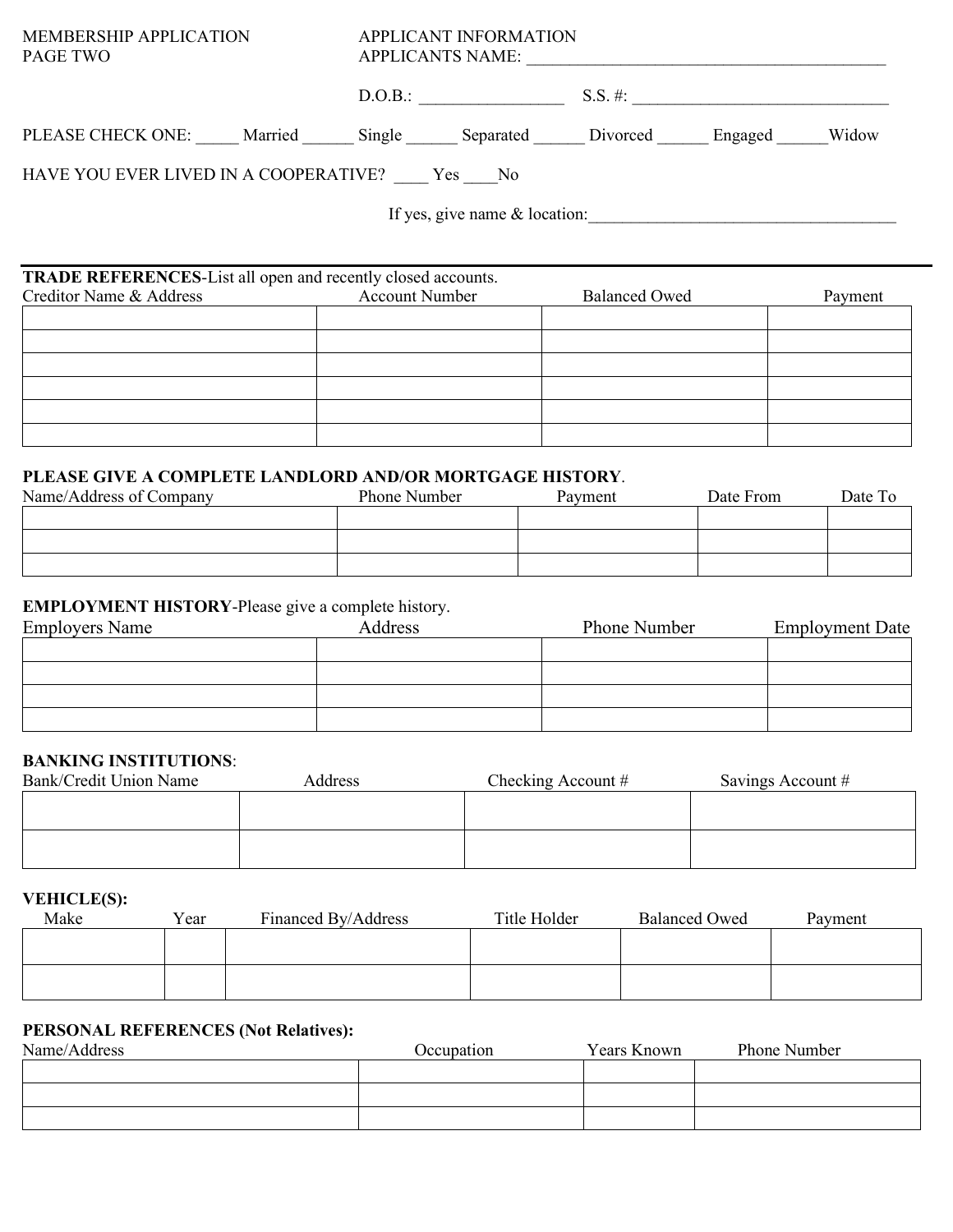#### **HOUSEHOLD COMPOSITION**

#### PLEASE LIST THE NAMES AND INFORMATION OF EACH PERSON THAT WILL RESIDE IN THE UNIT. BEGINNING WITH THE NAME AND INFORMATION OF THE APPLICANT AND THE CO-APPLICANT.

| <b>NAME</b> | AGE | D.O.B. | <b>RELATIONSHIP</b> | PREVIOUS ADDRESS |
|-------------|-----|--------|---------------------|------------------|
|             |     |        |                     |                  |
|             |     |        |                     |                  |
|             |     |        |                     |                  |
|             |     |        |                     |                  |
|             |     |        |                     |                  |
|             |     |        |                     |                  |
|             |     |        |                     |                  |
|             |     |        |                     |                  |
|             |     |        |                     |                  |
|             |     |        |                     |                  |

\*\*\*Person(s) not listed above are **not** authorized to live in the unit.\*\*\*

#### **PET AGREEMENT**

Do you own a pet? <br>
Yes  $\qquad \qquad$  No Type of Pet:

I/WE UNDERSTAND THAT WESTWICK SQUARE COOPERATIVE DOES NOT ALLOW ANY NEW FOUR-LEGGED, FUR-BEARING ANIMALS WITHOUT BOARD PERMISSION IN ACCORDANCE WITH THE RULES AND REGULATIONS GOVERNING PETS. I/WE UNDERSTAND THAT PETS MUST NOT WEIGH OVER THIRTY (30) POUNDS AT FULL GROWTH.

THEREFORE, I/WE BY SIGNING HEREON, AGREE NOT TO BRING ANY FOUR LEGGED, FUR-BEARING ANIMALS INTO WESTWICK SQUARE COOPERATIVE WITHOUT WRITTEN BOARD APPROVAL.

 $\_$ 

Applicant Date Date Co-Applicant Date Date Date

**WARNING:** SECTION 1010 OF TITLE 18, U.S.C., FEDERAL HOUSING ADMINSTRATION TRANSACTIONS, PROVIDES, "WHOEVER, FOR THE PURPOSE OF ………………. INFLUENCING IN ANY WAY THE ACTION OF SUCH ADMINISTRATION ….. MAKES, PASSES, UTTERS, OR PUBLISHED ANY STATEMENT, KNOWING THAT SAME TO BE FALSE ….. SHALL BE FINED NOT MORE THAN 10,000.00 OR IMPRISIONED NOT MORE THAN FIVE YEARS, OR BOTH."

INFORMATION IS BEING COLLECTED IN ORDER TO DETERMINE APPLICANT'S ELIGIBILITY; THE RECOMMENDED UNIT SIZE; AND FINANCIAL RESPONSIBILITY.

I/WE CERTIFY THAT THE PRECEDING INFORMATION IS ACCURATE AND COMPLETE AND I/WE ACKNOWLEDGE THAT INACCURACIES AND/OR OMISSIONS MAY BE THE BASIS FOR IMMEDIATE CANCELLATION OF OUR APPLICATION BY THE COOPERATIVE. I/WE ALSO AUTHORIZE THE COOPERATIVE TO MAKE A THOROUGH INVESTIGATION OF OUR CREDIT.

\_\_\_\_\_\_\_\_\_\_\_\_\_\_\_\_\_\_\_\_\_\_\_\_\_\_\_\_\_\_\_\_\_\_\_\_\_\_\_\_\_\_\_\_\_\_\_\_ \_\_\_\_\_\_\_\_\_\_\_\_\_\_\_\_\_\_\_\_\_\_\_\_\_\_\_\_\_\_\_\_\_\_\_\_\_\_\_\_\_\_\_\_\_\_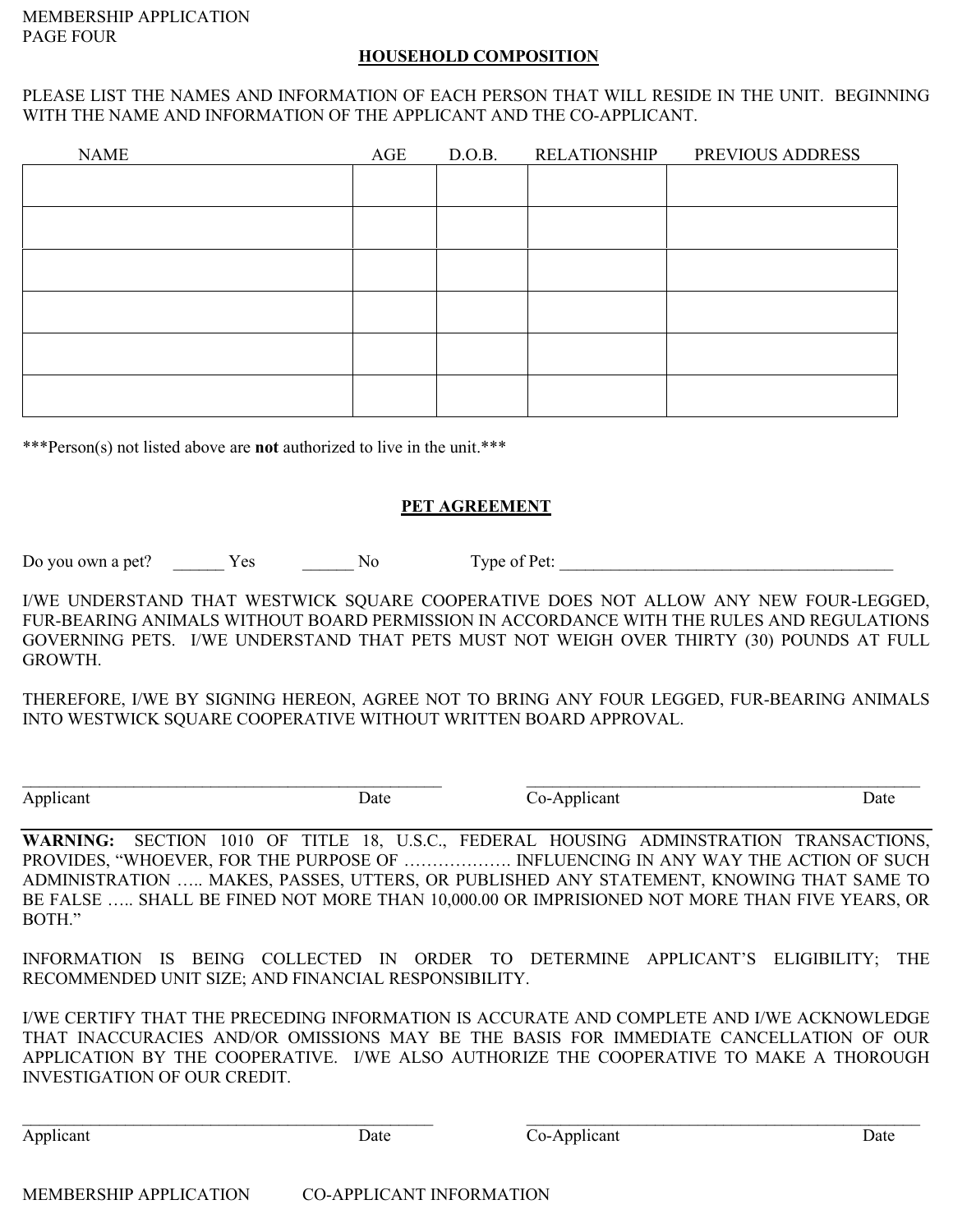| <b>PAGE THREE</b>                                                                              |                       | <b>CO-APPLICANTS NAME:</b> |                                               |         |
|------------------------------------------------------------------------------------------------|-----------------------|----------------------------|-----------------------------------------------|---------|
|                                                                                                |                       |                            |                                               |         |
| PLEASE CHECK ONE: Married Single Separated Divorced Engaged Widow                              |                       |                            |                                               |         |
| HAVE YOU EVER LIVED IN A COOPERATIVE? ____ Yes ____ No                                         |                       |                            |                                               |         |
|                                                                                                |                       |                            | If yes, give name & location:                 |         |
|                                                                                                |                       |                            |                                               |         |
| <b>TRADE REFERENCES-List all open and recently closed accounts.</b><br>Creditor Name & Address | <b>Account Number</b> |                            | <b>Balanced Owed</b>                          | Payment |
|                                                                                                |                       |                            |                                               |         |
|                                                                                                |                       |                            |                                               |         |
|                                                                                                |                       |                            |                                               |         |
|                                                                                                |                       |                            |                                               |         |
|                                                                                                |                       |                            |                                               |         |
|                                                                                                |                       |                            |                                               |         |
| PLEASE GIVE A COMPLETE LANDLORD AND/OR MORTGAGE HISTORY.                                       |                       |                            |                                               |         |
| Name/Address of Company                                                                        |                       |                            | Phone Number <b>Payment</b> Date From Date To |         |

| Name/Address of Company | Phone Number | Payment | Date From | Date To |
|-------------------------|--------------|---------|-----------|---------|
|                         |              |         |           |         |
|                         |              |         |           |         |
|                         |              |         |           |         |
|                         |              |         |           |         |

## **EMPLOYMENT HISTORY**-Please give a complete history.

| <b>Employers Name</b> | Address | Phone Number | <b>Employment Date</b> |
|-----------------------|---------|--------------|------------------------|
|                       |         |              |                        |
|                       |         |              |                        |
|                       |         |              |                        |
|                       |         |              |                        |

#### **BANKING INSTITUTIONS**:

| Bank/Credit Union Name | <b>Address</b> | Checking Account $#$ | Savings Account # |
|------------------------|----------------|----------------------|-------------------|
|                        |                |                      |                   |
|                        |                |                      |                   |
|                        |                |                      |                   |
|                        |                |                      |                   |

### **VEHICLE(S):**

| Make | Year | Financed By/Address | Title Holder | <b>Balanced Owed</b> | Payment |
|------|------|---------------------|--------------|----------------------|---------|
|      |      |                     |              |                      |         |
|      |      |                     |              |                      |         |
|      |      |                     |              |                      |         |
|      |      |                     |              |                      |         |

#### **PERSONAL REFERENCES (Not Relatives):**

| Name/Address | Occupation | Years Known | Phone Number |
|--------------|------------|-------------|--------------|
|              |            |             |              |
|              |            |             |              |
|              |            |             |              |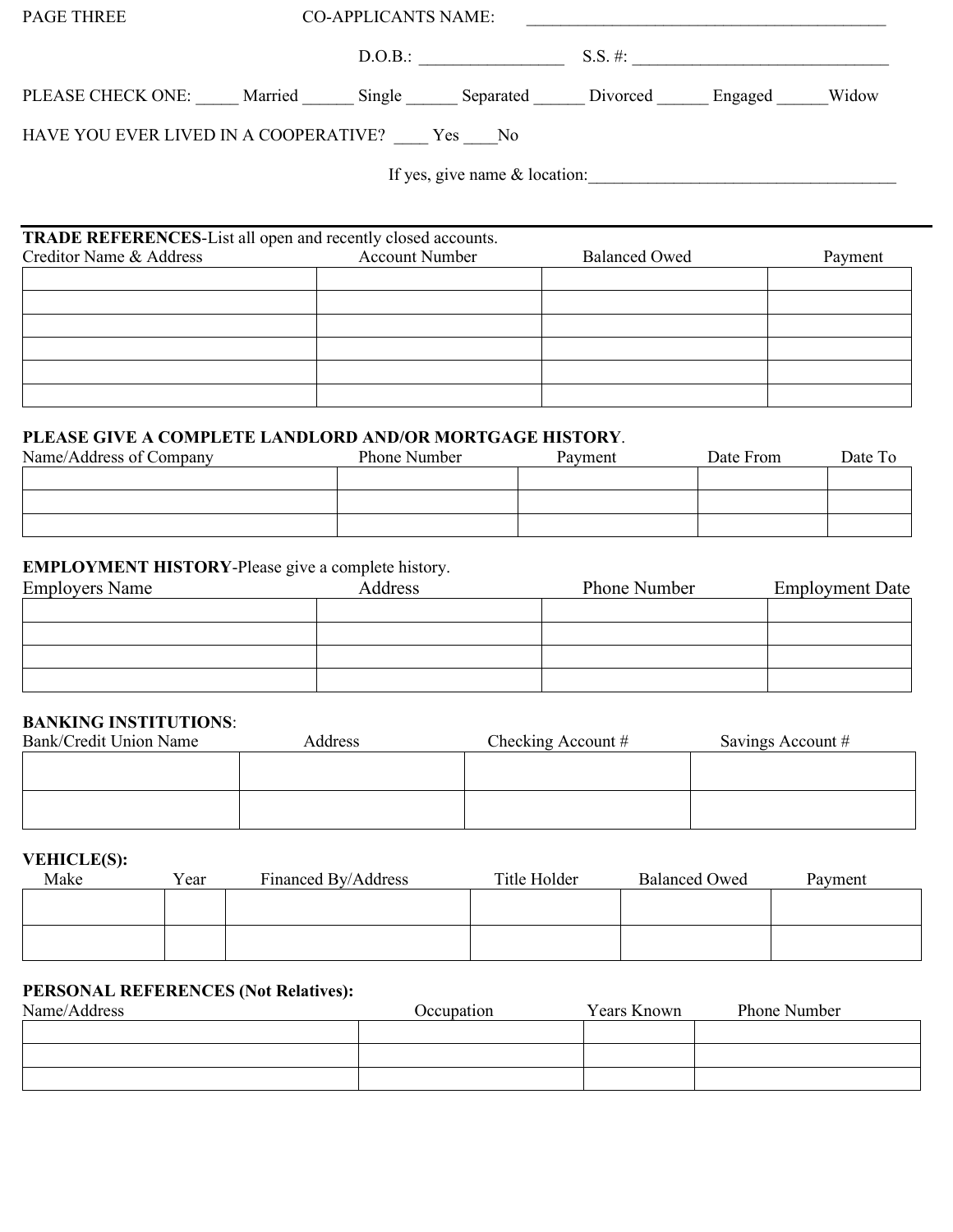

# URGENT NOTICE TO APPLICANTS/MEMBERS

\*\*NOTE\*\*: READ AND FOLLOW DIRECTIONS CAREFULLY. Attached you will find forms for verification of deposit and for verification of employment. THESE FORMS WILL NOT BE ACCEPTED UNLESS THESE INSTRUCTIONS ARE COMPLIED WITH COMPLETELY!!

- 1) You are required to fill out the X'd areas ONLY. One form per company, per person.
	- A) The X'd area at the top left of the form is for the name and complete address of the company.
	- B) The X'd area at the top right of the form is for your name and address.
	- C) The X'd area at the lower section of the form is for your signature.
- 2) Provide any account numbers, employee number, and /or social security number that the company will require in order to provide the necessary information.
- 3) When you have followed these steps, you must return these forms to the Sales Office of Westwick Square Cooperative as soon as possible.
- 4) All forms will be mailed to employers, banks, credit unions, etc. from the Sales Office ONLY!! You cannot hand deliver or mail these forms to or from the companies for any reason.

If it is not convenient to come into the office during the regular business hours, please put the forms in an envelope and deposit them in the office mailbox that is located to the right of the community building door. The forms will be forwarded to your employer and bank immediately.

If you require additional forms for employers, banks, credit unions, etc., do not hesitate to request additional forms at the Sales Office. If you have any questions, please feel free to contact the Sales Office at 595-3444.

YOUR COOPERATION IN THIS MATTER IS MANDTORY AND WILL BE GREATLY APPRECIATED.

THANK YOU IN ADVANCE. WESTWICK SQUARE COOPERATIVE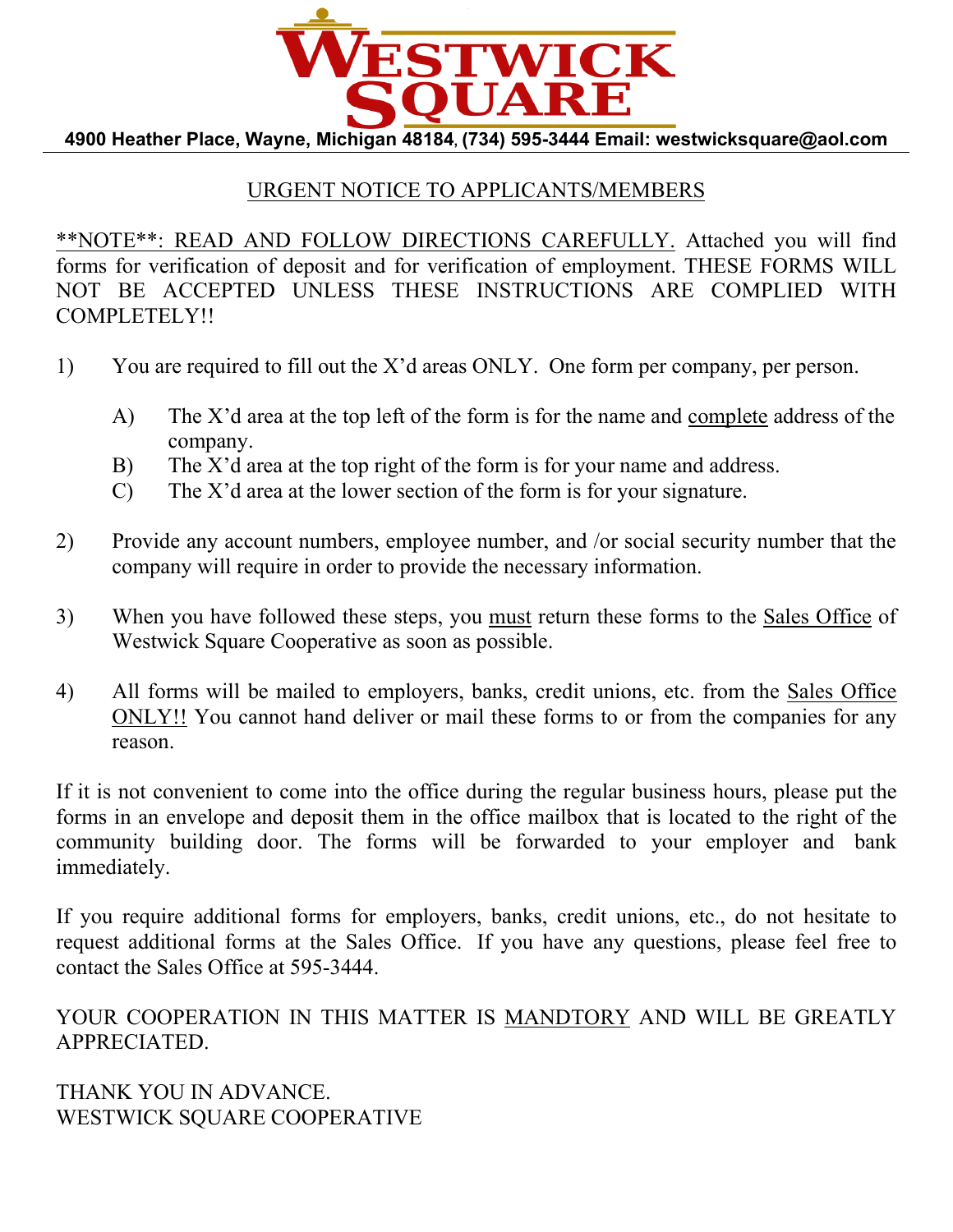

#### EMPLOYMENT VERIFICATION FORM

| Name & Address of Employer | Name & Address of Member |
|----------------------------|--------------------------|
| X                          |                          |
| X                          |                          |
| v<br>Δ                     |                          |

To Whom It May Concern:

The person listed above has applied for housing in a low to moderate income housing cooperative. In order to determine the applicants' eligibility, Westwick Square Cooperative requires the applicant to verify all information that is used in determining this person's eligibility or level of benefits.

Therefore, please complete the following items (the employee's signature below authorizes you to release this information) and mail this form back in the self-addressed stamped envelope as soon as possible.

| $\mathbf{X}$                                                                                              |                        |                             |  |
|-----------------------------------------------------------------------------------------------------------|------------------------|-----------------------------|--|
| Member's Signature                                                                                        | Social Security Number | <b>X</b><br>Employee Number |  |
| Do you or your firm employ the above named person? Yes No                                                 |                        |                             |  |
| Date of Hire Position/Title                                                                               |                        |                             |  |
|                                                                                                           |                        |                             |  |
| Does this employee work overtime _______ No ______ Yes Rate: ______________ O.T. Hrs. Per Week __________ |                        |                             |  |
| Are bonuses or cost of living expenses given? No Nes Explain: No Nes Explain:                             |                        |                             |  |
|                                                                                                           |                        |                             |  |
|                                                                                                           |                        |                             |  |
| If this employee is no longer employed, please state the termination date:                                |                        |                             |  |
|                                                                                                           |                        |                             |  |
| **** MEMBER'S MAY NOT DELIVER THIS FORM TO OR FROM THE EMPLOYER.*****                                     |                        |                             |  |

\_\_\_\_\_\_\_\_\_\_\_\_\_\_\_\_\_\_\_\_\_\_\_\_\_\_\_\_\_\_\_\_\_\_\_\_\_\_\_\_\_\_ \_\_\_\_\_\_\_\_\_\_\_\_\_\_\_\_ \_\_\_\_\_\_\_\_\_\_

To the best of my knowledge, I believe this information to be accurate.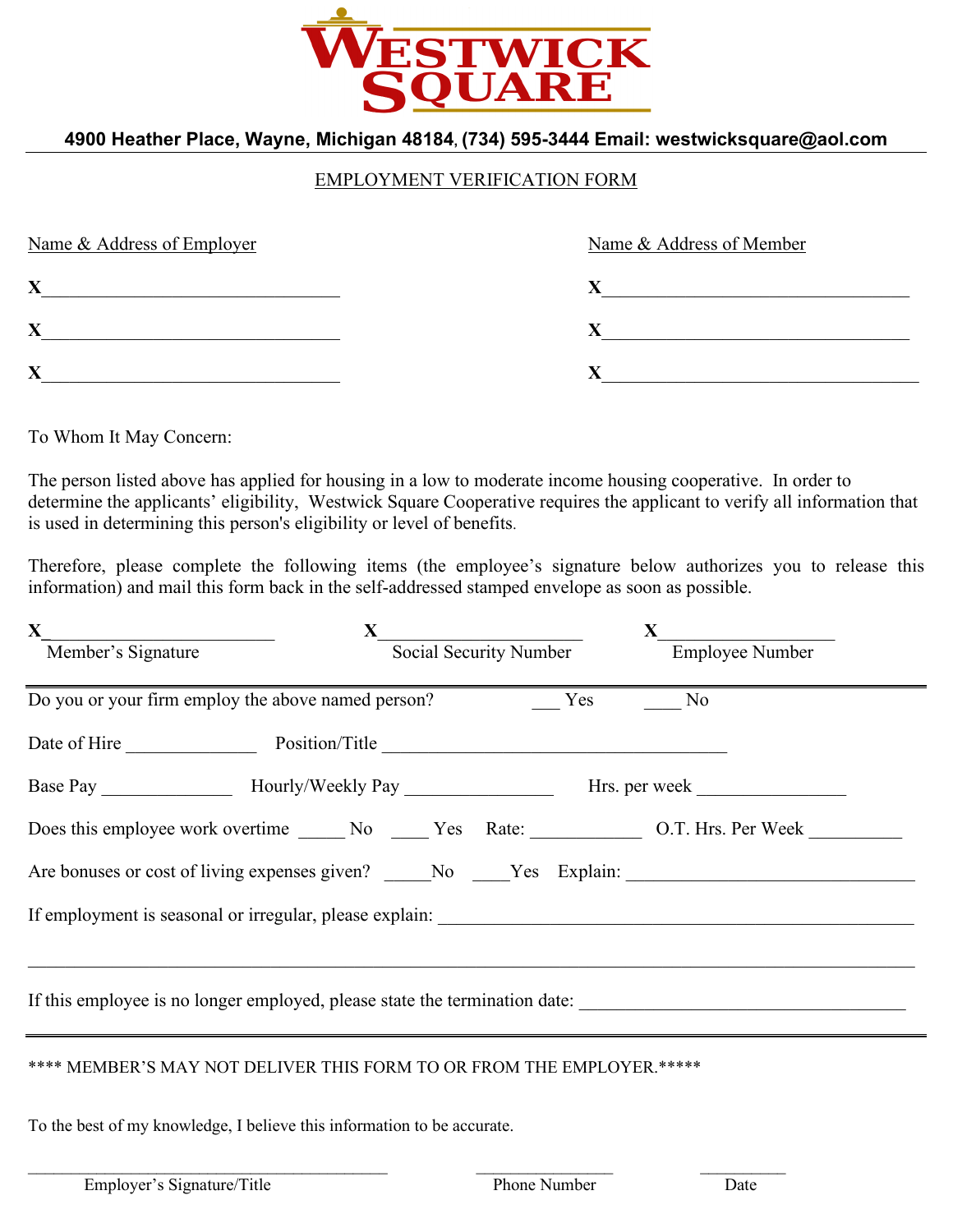

| Name & Address Of Depository   | Name & Address of Member              |
|--------------------------------|---------------------------------------|
| X                              | X                                     |
| X                              | X                                     |
| X                              | X                                     |
| <b>Account Number(s):</b><br>X | Social Security Number(s):<br>$\rm X$ |
| X                              | X                                     |

The person listed above has applied for housing in a low to moderate income housing cooperative. In order to determine the applicants' eligibility, Westwick Square Cooperative requires the applicant to verify all information that is used in determining this person's eligibility or level of benefits.

We ask your cooperation in providing the following information and returning it to the above captioned cooperative. Your prompt return of this information will help to assure timely processing. Enclosed, please find a self-addressed stamped envelope for this purpose.

#### **RELEASE: I hereby authorize the release of the requested information.**

| X<br>Member's Signature  |                                                  | $\mathbf X$<br>Date                                                     |                                                                  |  |
|--------------------------|--------------------------------------------------|-------------------------------------------------------------------------|------------------------------------------------------------------|--|
|                          | THIS PORTION TO BE COMPLETED BY DEPOSITORY ONLY. |                                                                         |                                                                  |  |
| Savings Account $#(s)$   | <b>Current Balance</b>                           | <b>Interest Rate</b>                                                    | $\frac{0}{0}$<br>$\frac{0}{0}$<br>$\frac{0}{0}$<br>$\frac{0}{0}$ |  |
| Checking Account $#(s)$  | 6 Month Average Balance Current Balance          |                                                                         | <b>Interest Rate</b><br>$\frac{0}{0}$<br>$\frac{0}{0}$           |  |
| Other                    | <b>Current Balance</b>                           | <b>Interest Rate</b><br>$\frac{0}{0}$<br>$\frac{0}{0}$<br>$\frac{0}{0}$ |                                                                  |  |
| Information provided by: |                                                  |                                                                         |                                                                  |  |

\_\_\_\_\_\_\_\_\_\_\_\_\_\_\_\_\_\_\_\_\_\_\_\_\_\_\_\_\_\_\_\_\_\_\_\_\_\_\_\_\_\_\_\_\_\_\_\_\_\_\_\_\_\_\_\_\_\_\_\_\_\_\_\_\_\_\_\_\_\_\_\_\_\_\_\_\_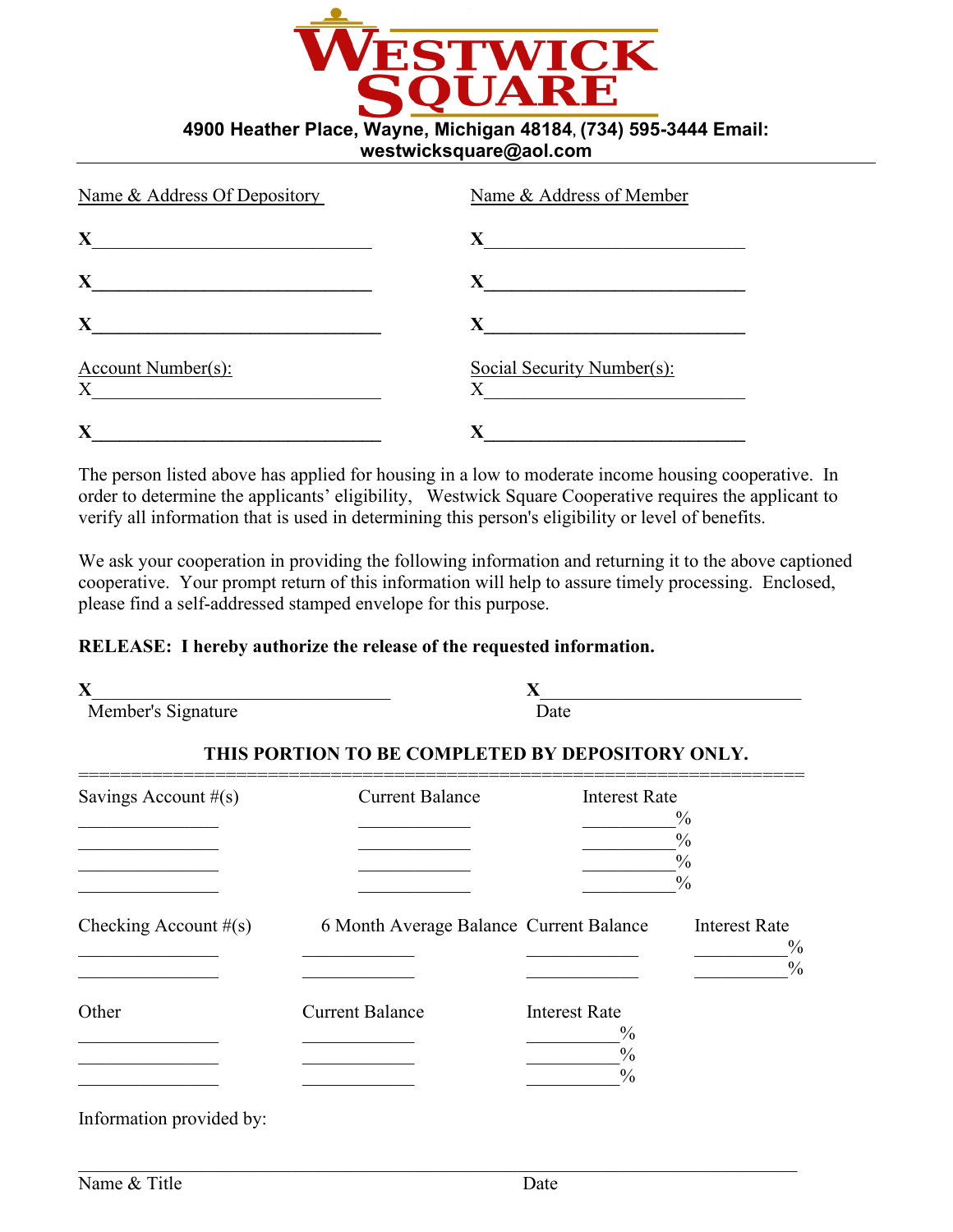#### **VERIFICATION CHECKLIST**

I have the following assets:

| Yes | N <sub>0</sub> |                                                                                   |
|-----|----------------|-----------------------------------------------------------------------------------|
|     |                | Checking $Account(s)$                                                             |
|     |                | Savings Account(s)                                                                |
|     |                | Certificates of Deposit/Time Certificates                                         |
|     |                | Money Market Funds/Treasury Bills                                                 |
|     |                | Stocks/Bonds                                                                      |
|     |                | Trusts                                                                            |
|     |                | Personal Property held as an Investment (i.e. jewelry, coins, antique cars, etc.) |
|     |                | Inheritance                                                                       |
|     |                | Lottery Winnings (lump sum)                                                       |
|     |                | Cash on hand/ In safe deposit boxes                                               |
|     |                | I have disposed of assets for less than fair market valve in the last 2 years.    |
|     |                | Cemetery lots                                                                     |
|     |                | Other:                                                                            |
|     |                |                                                                                   |

I receive income from the following sources:

|        |                          | Wages, Salaries                                                                               |
|--------|--------------------------|-----------------------------------------------------------------------------------------------|
|        |                          | Public Assistance (AFDC or GA)                                                                |
|        |                          | Social Security                                                                               |
|        |                          | Supplemental Security Income (SSI)                                                            |
|        |                          | Disability or Death Benefits                                                                  |
|        |                          | Veterans Administration / GI Bill Benefits                                                    |
|        |                          | Military Pay                                                                                  |
|        | $\overline{\phantom{a}}$ | Unemployment Compensation                                                                     |
|        |                          | Workmen's Compensation                                                                        |
|        |                          | Pension and/or Retirement Funds                                                               |
|        |                          | <b>Insurance Policies</b>                                                                     |
|        |                          | Trusts                                                                                        |
|        |                          | Annuities                                                                                     |
|        |                          | Alimony                                                                                       |
|        | $\overline{\phantom{a}}$ | Child Support                                                                                 |
|        |                          | Ownership of a Business or Profession                                                         |
|        |                          | Real or Personal Property                                                                     |
|        | $\equiv$                 | <b>Strike Benefits</b>                                                                        |
|        |                          |                                                                                               |
|        |                          | Severance Pay<br>Interest/Dividends                                                           |
|        |                          |                                                                                               |
|        |                          | Educational Assistance/Scholarship or Grants                                                  |
|        |                          | Support from persons not residing in the unit (i.e. monetary gifts, food, bill payment, etc.) |
|        |                          | Lottery Winnings                                                                              |
|        |                          | Earned Income Tax Credit                                                                      |
|        |                          | Other:                                                                                        |
| Other: |                          |                                                                                               |
|        |                          | I am a full-time student                                                                      |
|        |                          | I need a handicapped or barrier free unit                                                     |
|        |                          |                                                                                               |

 $\mathcal{L}_\text{max}$  , and the set of the set of the set of the set of the set of the set of the set of the set of the set of

I certify that to the best of my knowledge that all the above statements are true and correct for determining my eligibility for housing at Westwick Square Cooperative.

Applicant/Tenant Signature Date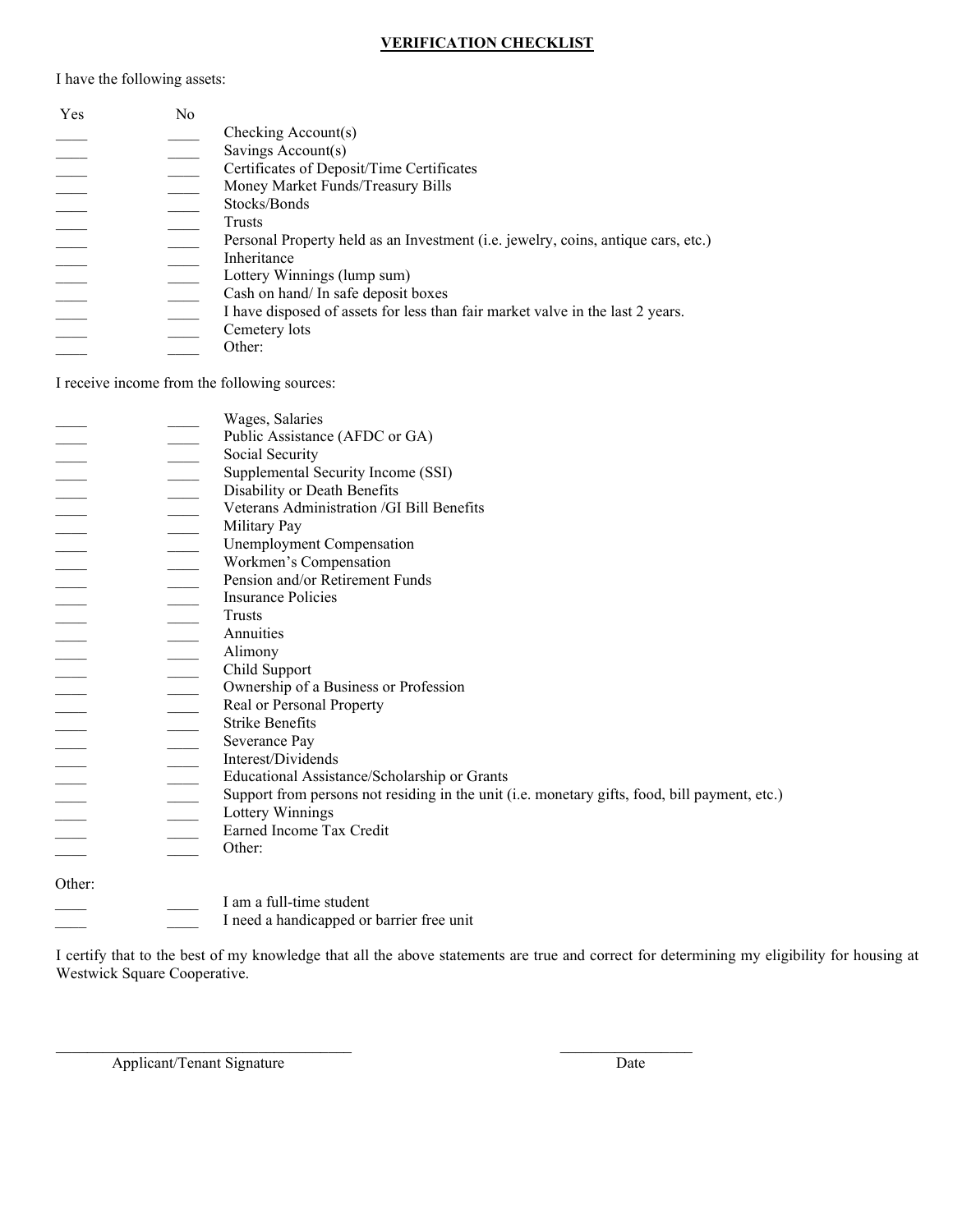

# **Rental History Verification**

 $X$ 

Date

 $X_\_$ 

Landlord/Leasing Agent Name

 $X_\_$ 

**Address** 

 $X_\_$ 

City, State, Zip

Dear Landlord/Manager

I/We have submitted an application for housing at Westwick Square Cooperative, Inc. Your name has been provided to them as my/our previous/present landlord. I/We request that you confirm my/our residency status by completing this form and returning it in the self-addressed stamped envelope that has been enclosed.

Your prompt reply will be appreciated since my/our application cannot be processed until this verification is received. My/Our signature(s) authorizes you to provide the information requested. Please complete and the form and return it to Westwick Square Cooperative as soon as possible.

|    | Signature of Applicant:                       | $X_{-}$                                                                                                                                                                                                                                                                                |  |                                                             |  |
|----|-----------------------------------------------|----------------------------------------------------------------------------------------------------------------------------------------------------------------------------------------------------------------------------------------------------------------------------------------|--|-------------------------------------------------------------|--|
|    | Signature of Co-Applicant:                    | $X_{\mathcal{C}}$                                                                                                                                                                                                                                                                      |  |                                                             |  |
|    | <b>Residents Address:</b>                     | X                                                                                                                                                                                                                                                                                      |  | <u> 1989 - Johann Stoff, Amerikaansk politiker († 1958)</u> |  |
|    | <b>Occupancy Dates:</b>                       | X From                                                                                                                                                                                                                                                                                 |  | $\Gamma$ o                                                  |  |
| 1. |                                               | Are you a relative or friend of the applicant? Yes No<br>relationship and the contract of the contract of the contract of the contract of the contract of the contract of the contract of the contract of the contract of the contract of the contract of the contract of the contract |  | If<br>so, please describe                                   |  |
| 2. | Number of persons residing in the rental unit |                                                                                                                                                                                                                                                                                        |  |                                                             |  |
| 3. | Amount of the monthly rent payment            |                                                                                                                                                                                                                                                                                        |  |                                                             |  |
| 4. | Does/did the applicant pay rent on time?      |                                                                                                                                                                                                                                                                                        |  | Yes No If no, how often is the payment                      |  |
|    | late?                                         |                                                                                                                                                                                                                                                                                        |  |                                                             |  |
| 5. |                                               | Has/had an eviction for non-payment ever been processed?                                                                                                                                                                                                                               |  | Yes<br>$\overline{\text{No}}$                               |  |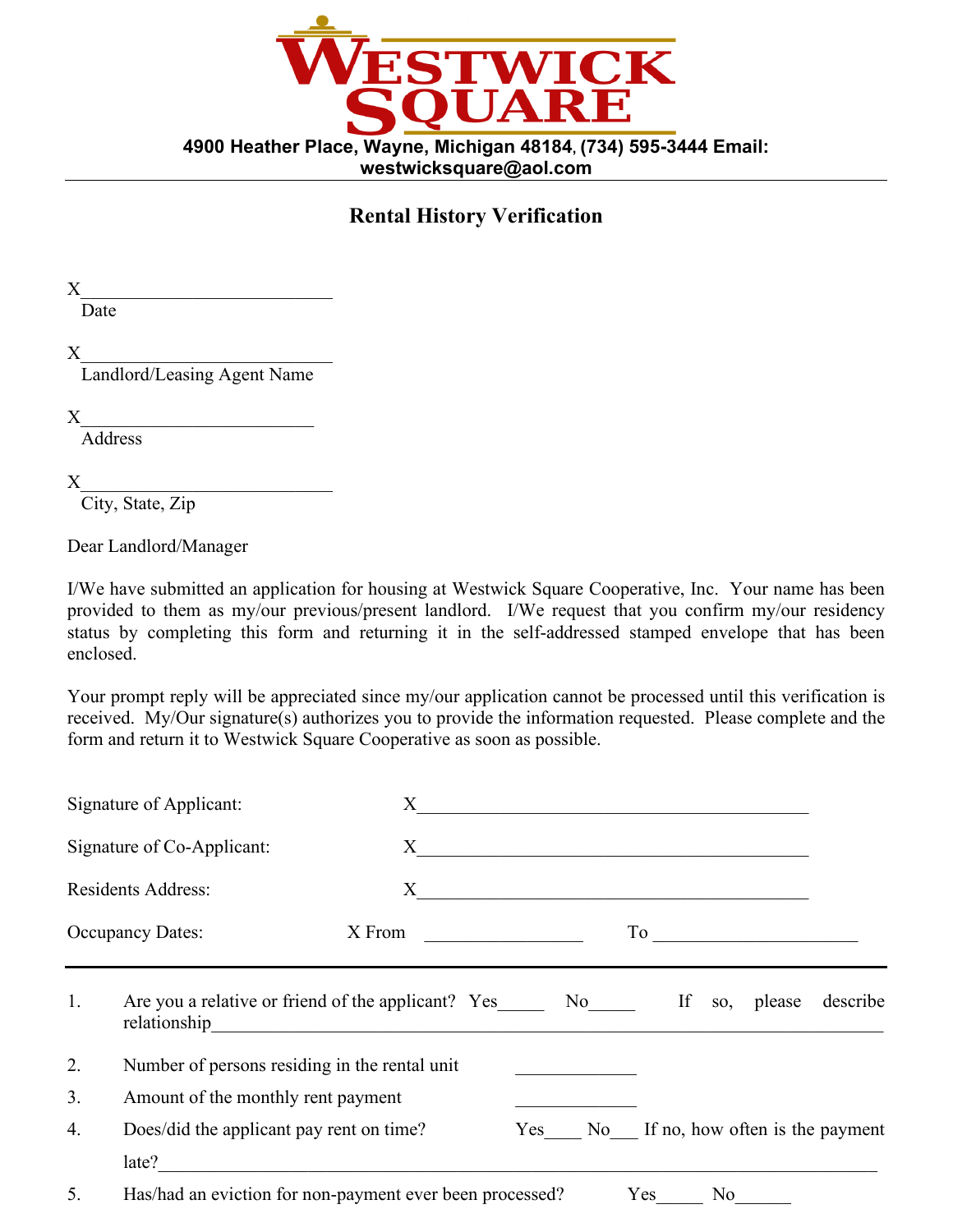| 6.  | Does/did the applicant keep the unit clean, safe and sanitary? Yes No No                                                                                                                                                       |
|-----|--------------------------------------------------------------------------------------------------------------------------------------------------------------------------------------------------------------------------------|
| 7.  | Has/had the applicant damaged the unit? Yes____ No___ If yes, please describe damage and cost                                                                                                                                  |
|     | of repairs<br><u> 1989 - Johann John Stein, mars an deus Amerikaansk kommunister (</u>                                                                                                                                         |
| 8.  | Is/was the applicant listed on the lease agreement for the unit? Yes______ No______                                                                                                                                            |
| 9.  | Does/did the applicant permit persons other than those on the lease agreement to live in the unit on a                                                                                                                         |
|     | regular basis? Yes No                                                                                                                                                                                                          |
| 10. | Does/did the applicant own a pet? Yes _______ No_______                                                                                                                                                                        |
| 11. | Has/had the applicant, household members or guests damage or vandalized the common areas or                                                                                                                                    |
|     | create any physical hazards to the property or other residence? Yes_____ No_____ If yes, please                                                                                                                                |
|     | describe<br><u> 1989 - Johann John Stone, markin film yn y breninnas yn y breninnas y breninnas y breninnas y breninnas y bre</u>                                                                                              |
| 12. | Has/had the applicant, household members or guests disturbed other residents? Yes No                                                                                                                                           |
| 13. | Has/had the applicant, household members or guests engaged in any criminal activity, including                                                                                                                                 |
|     | drug-related criminal activity on the property? Yes_____ No_____ If yes, please                                                                                                                                                |
|     | explain                                                                                                                                                                                                                        |
| 14. | Has/had the applicant, household members or guests acted in physical violent and/or verbally abusive                                                                                                                           |
|     | manner toward neighbors, landlord or staff? Yes_____ No_____                                                                                                                                                                   |
| 15. | Has/had the applicant given any false information? Yes______ No______ If yes, please                                                                                                                                           |
|     | describe expansion of the contract of the contract of the contract of the contract of the contract of the contract of the contract of the contract of the contract of the contract of the contract of the contract of the cont |
| 16. | re-admit<br>applicant? Yes______ No_______ If<br>this<br>Would<br>you<br>please<br>no,                                                                                                                                         |
|     | explain<br><u> 1980 - Jan James James Stein, amerikansk politik (</u>                                                                                                                                                          |
| 17. | When does the applicant(s) lease expire?                                                                                                                                                                                       |
|     |                                                                                                                                                                                                                                |
|     | Additional Comments                                                                                                                                                                                                            |
|     |                                                                                                                                                                                                                                |
|     |                                                                                                                                                                                                                                |
|     |                                                                                                                                                                                                                                |
|     |                                                                                                                                                                                                                                |
|     |                                                                                                                                                                                                                                |
|     | Phone Number:                                                                                                                                                                                                                  |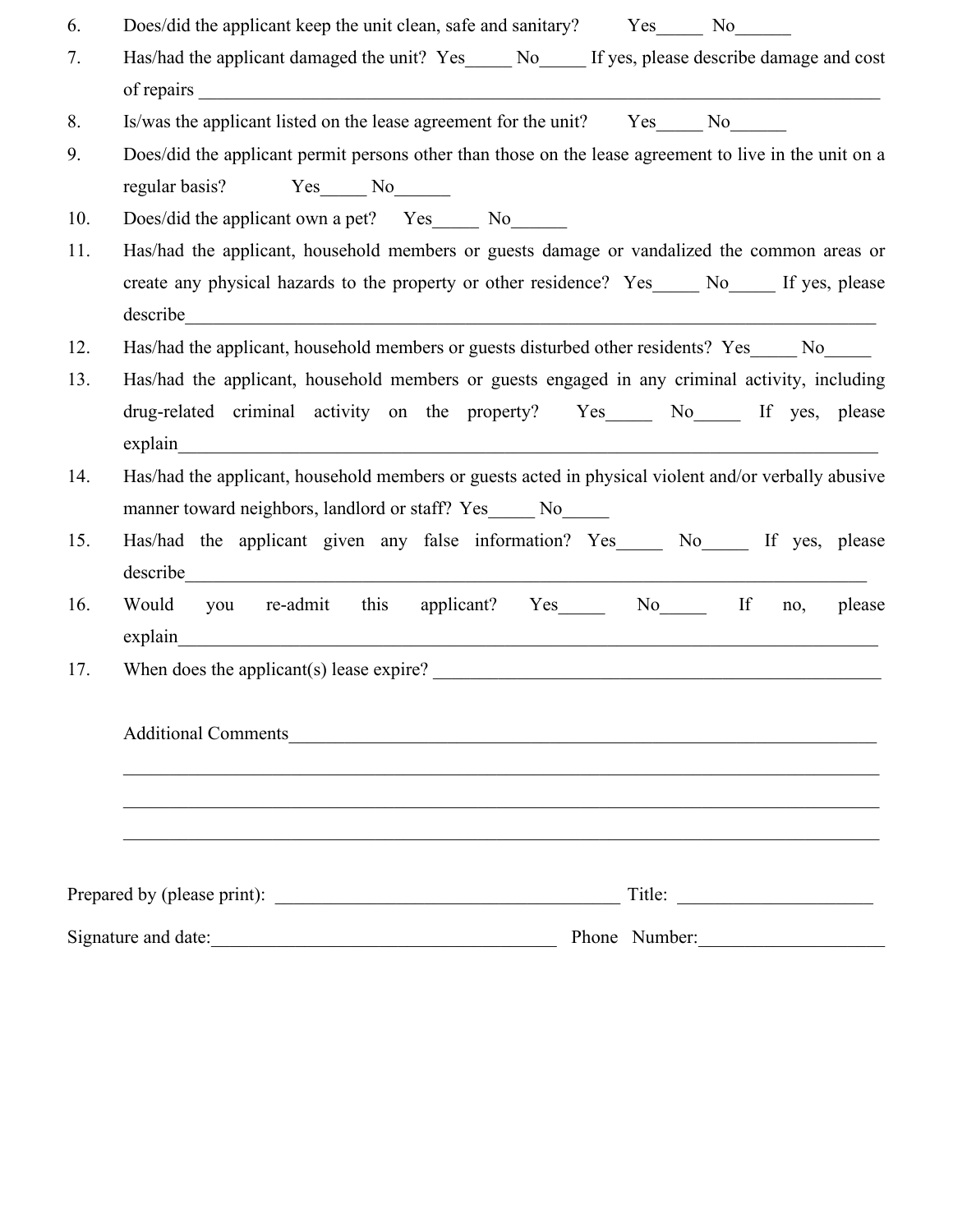

#### Mortgage Verification

| Name & Address of Mortgage Company | Name & Address of Applicant (Borrower) |
|------------------------------------|----------------------------------------|
| $\rm\overline{X}$                  |                                        |
| X                                  |                                        |
| X                                  |                                        |

To Lender:

I have made an application to the above captioned Cooperative for housing and have given your company as a credit reference. My signature below authorizes you to provide the information requested on the loan described below.

| X                               |                                                                                   |  |  |  |
|---------------------------------|-----------------------------------------------------------------------------------|--|--|--|
| Applicant/Borrower Signature    | $X$ Date                                                                          |  |  |  |
| $\boldsymbol{\mathrm{X}}$       |                                                                                   |  |  |  |
| <b>Property Address of Loan</b> | $X$ Loan Account #                                                                |  |  |  |
|                                 | ** AREA TO BE FILLED OUT BY LENDER **                                             |  |  |  |
|                                 | Original Amount:                                                                  |  |  |  |
| Monthly Payment:                |                                                                                   |  |  |  |
|                                 |                                                                                   |  |  |  |
|                                 |                                                                                   |  |  |  |
|                                 |                                                                                   |  |  |  |
|                                 |                                                                                   |  |  |  |
|                                 | ,我们也不能在这里的人,我们也不能在这里的人,我们也不能在这里的人,我们也不能在这里的人,我们也不能在这里的人,我们也不能在这里的人,我们也不能在这里的人,我们也 |  |  |  |
|                                 |                                                                                   |  |  |  |
| Signature                       | Title<br>Date                                                                     |  |  |  |

\*\*Lender: Please return this form directly to Westwick Square Cooperative in the enclosed stamped envelope.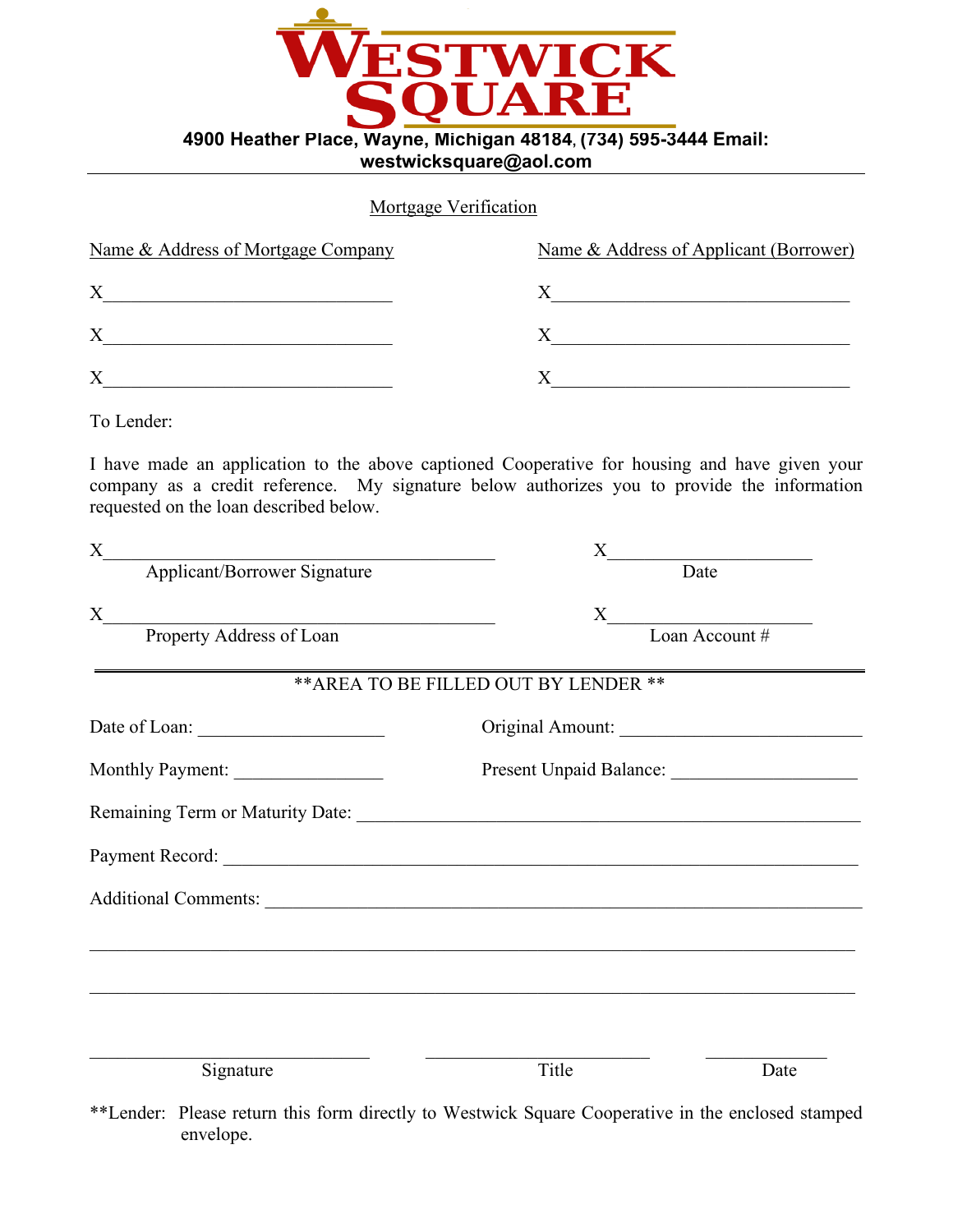

#### **MICHIGAN STATE POLICE CRIMINAL BACKGROUND CHECK**

#### **RELEASE OF INFORMATION**

Dear Applicant,

As part of the application process, any person over the age of 18 whom is seeking to reside within Westwick Square, is required to undergo a State Criminal Background Check.

It will be necessary for each qualifying person to print and sign their first, middle and last name on this release of information form and include date of birth, race & sex in order to perform the check. The cost to run a State Criminal Background Check is **\$10.00 per person, over the age of 18**. This amount will need to be paid in the form a money order made out to Westwick Square Cooperative and presented at the time of application.

| Applicant's Name:<br>the control of the control of the control of the control of the control of the control of                                  | $\boxed{\text{DOB:}\underline{\hspace{1.5cm}}\qquad \qquad \hspace{1.5cm} }$                                                       |            |
|-------------------------------------------------------------------------------------------------------------------------------------------------|------------------------------------------------------------------------------------------------------------------------------------|------------|
| Applicant's Signature:<br><u> 1951 - Johann John Stone, mars and de final de la componentation de la componentation de la componentation de</u> |                                                                                                                                    | Sex: M/F   |
| Co-Applicant's Name:<br><u> 2002 - Johann John Stein, market fransk politiker (d. 1982)</u>                                                     | $\boxed{\text{DOB:}\underline{\hspace{1.5cm}}\qquad \qquad \hspace{1.5cm} \underline{\hspace{1.5cm}}\qquad \qquad \hspace{1.5cm}}$ |            |
| Co-Applicant's Signature:<br><u> 2008 - Jan Barnett, mars et al. (b. 1982)</u>                                                                  | Race: $\qquad \qquad$                                                                                                              | Sex: M/F   |
| <b>Additional Family Member's</b>                                                                                                               |                                                                                                                                    |            |
| Family Member's Name:                                                                                                                           | DOB:                                                                                                                               |            |
|                                                                                                                                                 | Race: $\qquad \qquad$                                                                                                              | Sex: M/F   |
| Family Member's Name:                                                                                                                           |                                                                                                                                    |            |
|                                                                                                                                                 |                                                                                                                                    | Sex: $M/F$ |
| Family Member's Name:                                                                                                                           |                                                                                                                                    |            |
|                                                                                                                                                 | Race: $\qquad \qquad$                                                                                                              | Sex: $M/F$ |
| Family Member's Name:<br><u> 1989 - Andrea Station, Amerikaansk politiker (</u>                                                                 | $\boxed{\text{DOB:}\qquad \qquad }$                                                                                                |            |
| Family Member's Signature:                                                                                                                      | Race: $\qquad \qquad$                                                                                                              | Sex: $M/F$ |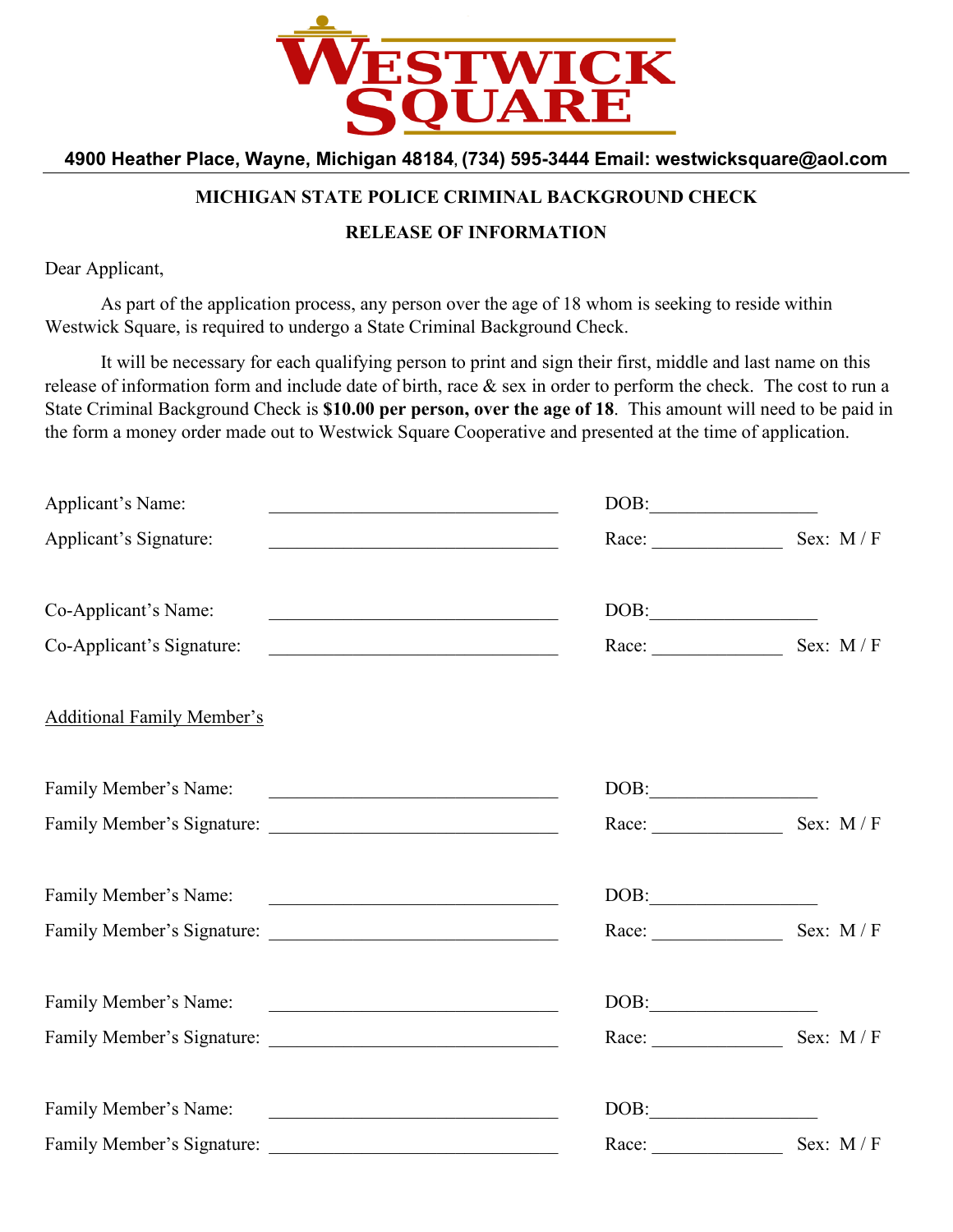

# **Membership Selection Criteria**

Welcome to our community. Westwick Square Cooperative, is a membership based, Michigan Non‐Profit Corporation. Before you complete your application for membership to Westwick Square Cooperative, please take the time to review this screening policy. All individuals wishing to reside in the Cooperative premises will be required to complete our member and occupancy screening in order to be a member or occupant at Westwick Square Cooperative. All Applicants seeking membership or occupancy that are 18 years or older will be required to complete a screening and acknowledge acceptance below.

It is the policy of this community to comply with all applicable fair housing laws including those which prohibit discrimination against any person based on race, sex, religion, color, familial status, national origin or handicap.

The term applicant(s) under this policy means the person or persons that will be signing the Occupancy Agreement and applying for membership in the Cooperative. The term Occupant(s) in this policy means the person or persons that are authorized occupants under the Occupancy Agreement.

Please also note that these are current membership selection criteria; nothing contained in these requirements shall constitute a guarantee or representation by the Cooperative that all members and occupants currently residing in the community have met these requirements. There may be members and occupants that have resided in the community prior to these requirements going into effect; additionally, our ability to verify whether these requirements have been met is limited to the information we receive from the various resident credit and criminal reporting services used.

If, after approval of a membership application, a change in circumstances of a member or occupant arises (i.e. family composition change, employment status change, credit history, criminal history, housing history, and/or income change), it is the applicant's responsibility to immediately inform Westwick Square Cooperative.

Failure to provide requested information or documentation within a reasonable amount of time of the request may be groundsfor denial of membership and occupancy at Westwick Square Cooperative. Any material misrepresentation or omission made by an applicant or occupant during the credit and criminal screening process will result in immediate denial of the associated membership application.

Westwick Square Cooperative strongly encourages applicants to obtain their own copy of a State Criminal Background Check in the event of an adverse or negative mark is a basisfor denial of membership and occupancy in the Cooperative. In the event the applicant wishes to review his or her credit report obtained by Westwick Square Cooperative during the application process, the applicant must do so in accordance with the Fair Credit Reporting Act.

Applicants seeking to purchase membership and occupancy of a unit at Westwick Square Cooperative will be required to complete a membership application (in a form provided by the Cooperative), submit to a personal interview with members of the Cooperative's Board of Directors and/or Membership Committee and meet all of the criteria set forth below.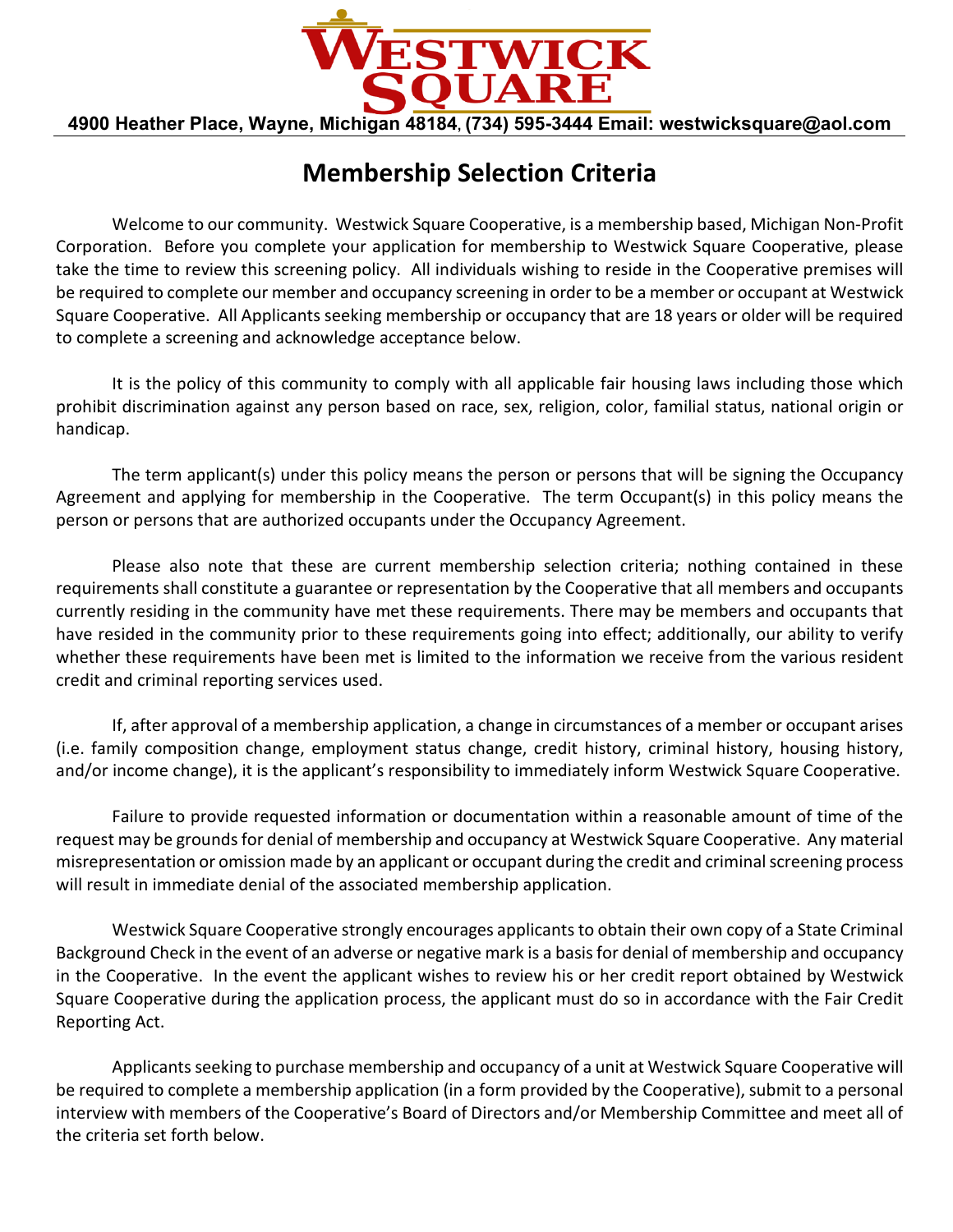- 1. No person shall occupy or make residence in any Cooperative unit without the written consent of the Westwick Square Cooperative Board of Directors.
- 2. All eligible applicants will have, and produce evidence thereof, a verifiable history of responsible debt management and payments. The Cooperative will require the production of a credit report, the source of which shall be determined in the sole discretion of the Cooperative's Board of Directors.
- 3. All eligible applicants and occupants must provide and submit to the Employment Verification Form, Verification of Assets Form, Rental History Form, Mortgage Verification Form, and the Verification Checklist Form.
- 4. All eligible applicantsshall adhere to the Membership Fee Requirements and monthly payments as expressed within the Income Limits, Carrying Charges, and Membership sections of the application.
- 5. All eligible applicants shall adhere to the following minimum income requirements to occupy a unit on the property:

**1 person** gross household income must be at least \$25,000 per year **2‐4 persons** combined gross household income must be at least \$30,000 per year **5+ persons** combined gross household income must be at least \$33,000 per year

- 6. No applicant, that has submitted an application for membership with Westwick Square, shall be taken from the waiting list for the purpose of a membersell. An applicant may cancel their application and re‐apply after a mandatory 90 day waiting period has been fulfilled.
- 7. Be it resolved that the Amended Resolution of the Board dated October 14, 2013, is further amended as follows:

Effective on July 01, 1996, all applicants seeking membership in our Cooperative became subject to a criminal background check. In conjunction therewith, all necessary forms and documents, determined by the Board of Directors as necessary to implement this portion of the application process, were also authorized. Furthermore, the Cooperative's Member Selection Criteria was also amended to reflect the necessity of an acceptable criminal report as part of the membership criteria.

In accordance herewith, the Board of Directors reserves the right to reject any membership application based upon the content of information provided within any criminal report. It was, and still is, the expressed intent of the Board of directors to reject any and all applications in which information is reported which may be determined, in the sole discretion of the Board of Directors, to negatively affect the health, safety and welfare of the Cooperative or its membership.

The Board is mindful that recent Federal guidelines state that a housing provider with a more tailored policy or practice that excludes individuals with only certain types of convictions must still prove that its policy is necessary to serve a "substantial, legitimate, nondiscriminatory interest." To do this, the Board's policy accurately distinguishes between criminal conduct that indicates a demonstrable risk to resident safety and/or property and criminal conduct that does not.

The Board's policy and practice therefore takes into account the following factors on a case-by-case basis.

- 1. The seriousness of the criminal offense;
- 2. The relationship between the criminal offense and the safety and security of members, staff or property;
- 3. The length of time since the offense, with particular weight being given to significant periods of good behavior;
- 4. The age of the household member at the time of the offense;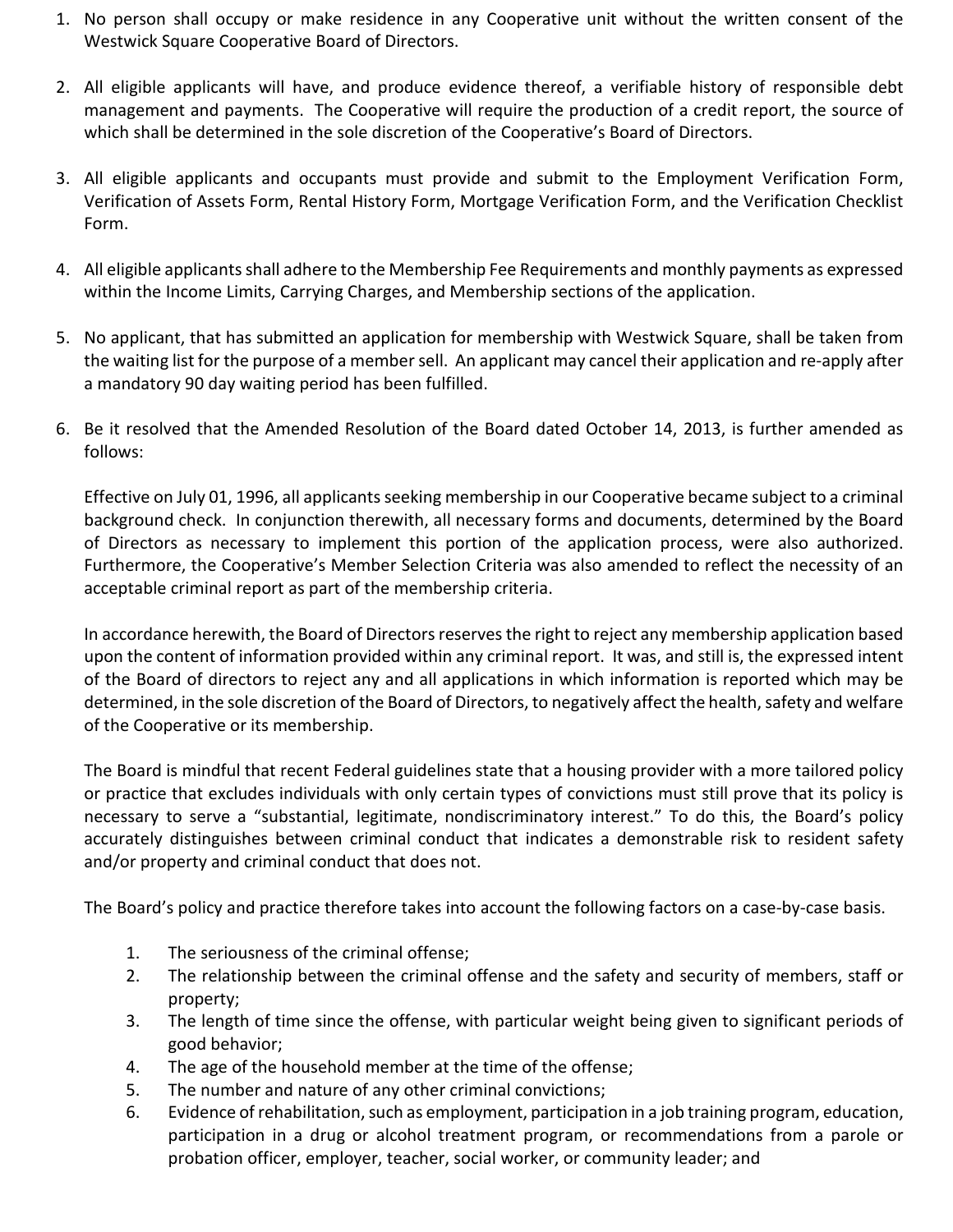- 5. The number and nature of any other criminal convictions;
- 6. Evidence of rehabilitation, such as employment, participation in a job training program, education, participation in a drug or alcohol treatment program, or recommendations from a parole or probation officer, employer, teacher, social worker, or community leader; and
- 7. The mitigating circumstances or other such information/documentation the applicant believes counters or refutes any negative criminal history findings.

The following list of felonies shall generally cause additional scrutiny and may trigger an interview regarding criminal background. All felonies that occurred within the past ten (10) years, all felonious acts that involved the use of a firearm, all felonious acts that resulted in the great bodily harm to another, any felonious acts involving arson, any felonious act involving the possession and/or distribution of the controlled substances of methamphetamines, cocaine, heroin, and other controlled substances classified as hard narcotics, and criminal sexual conduct. A felony may also include all felonies that occurred within the past ten (10) years that, in the sole discretion of the Board of Directors, negatively affect the health, safety and welfare of the Cooperative or its membership. The foregoing Amended Resolution was adopted by the Board of Directors at its regularly scheduled meeting held on October 10, 2017.

- 8. All eligible applicants must show proof of citizenship or eligible immigration status, via Green Cards or official citizenship status documentation.
- 9. All eligible applicants, if approved for membership, should obtain Cooperative/Condominium Unit Owner's insurance (also known as HO‐6) for their benefit as expressed within the Occupancy Agreement.
- 10. Any ineligible applicant, who is rejected, shall be advised of the Cooperative's rejection within seven (7) business days of the completion of the Boards review of the application.
- 11. All applicants and occupants 18 years and older shall attend and complete an Orientation Session prior to being approved for membership/occupancy.

By signing below, you acknowledge receipt of the foregoing Selection Criteria Policy on the date stated below. You further acknowledge that your signature indicates that you understand the contents of the policy and that you agree to allow Westwick Square Cooperative to perform both, a credit report screening, for yourself and all other occupants as described above. You are advised that your signature below does not guarantee that your application will be approved and that in the event a report reflects a negative mark as defined in the above policy your application for membership and/or occupancy may still be denied. I understand and acknowledge that failure to disclose information otherwise required by this policy is material to my application for membership. I further understand and agree that I may request, in writing within fourteen (14) days, a Cooperative review in the event my application is denied.

|                                   | Date _____________ |
|-----------------------------------|--------------------|
|                                   | Date _____________ |
|                                   | Date _____________ |
| <b>Westwick Square</b>            |                    |
|                                   | Date _____________ |
| Approval and Adoption $(1/12/22)$ |                    |